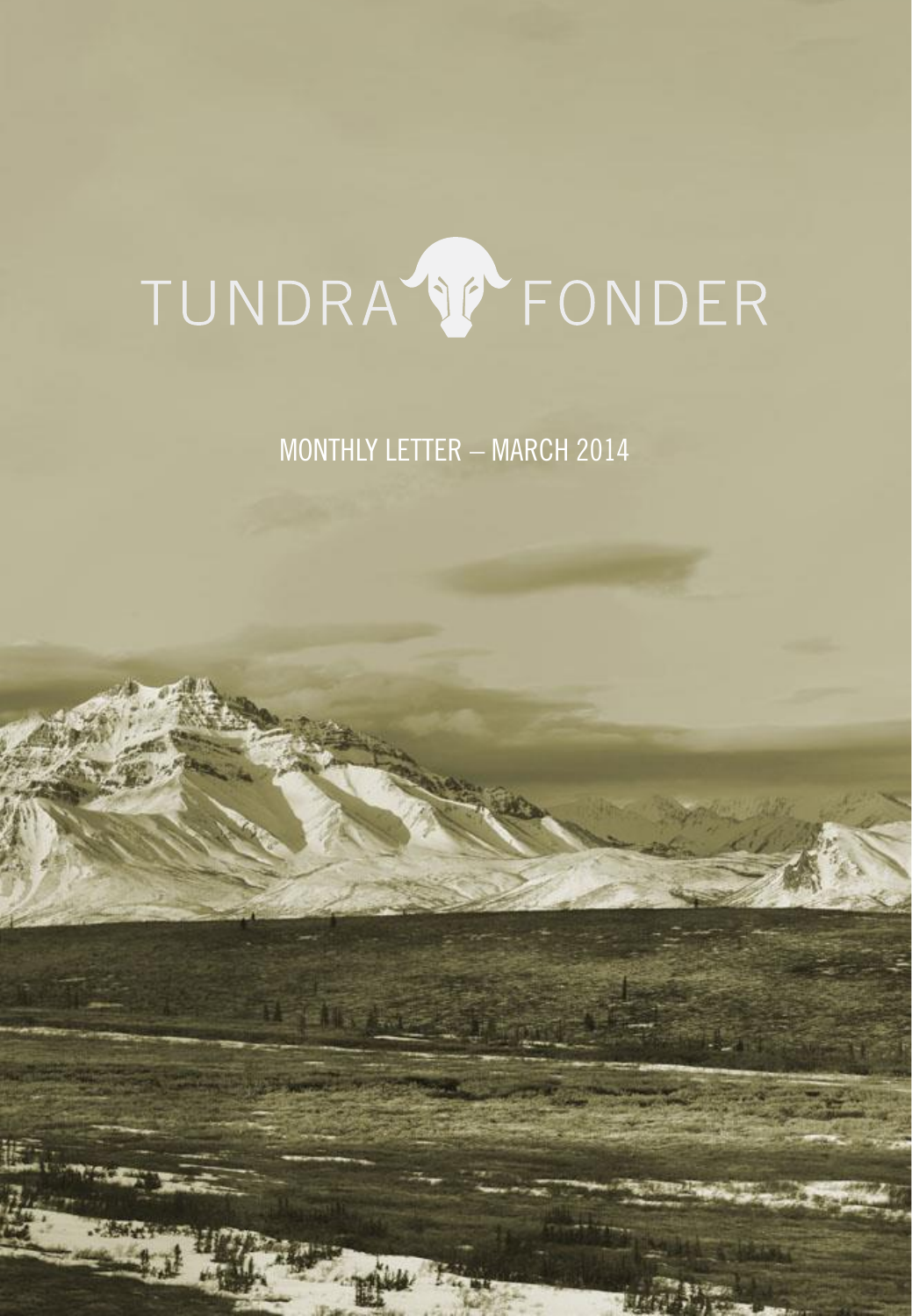

## Monthly Letter – Table of Contents

| Summary emerging and frontier markets | 3  |
|---------------------------------------|----|
| Tundra Agri & Food                    | 4  |
| <b>Tundra Frontier Opportunities</b>  | 5  |
| Tundra Nigeria & Sub-Sahara Fund      | 6  |
| <b>Tundra Pakistanfond</b>            | 7  |
| <b>Tundra Rysslandsfond</b>           | 8  |
| <b>Tundra QuAsia</b>                  | 9  |
| Appendix I - Equity markets           | 10 |
| Appendix II - Commodity markets       | 11 |
| Appendix III - Currencies             | 12 |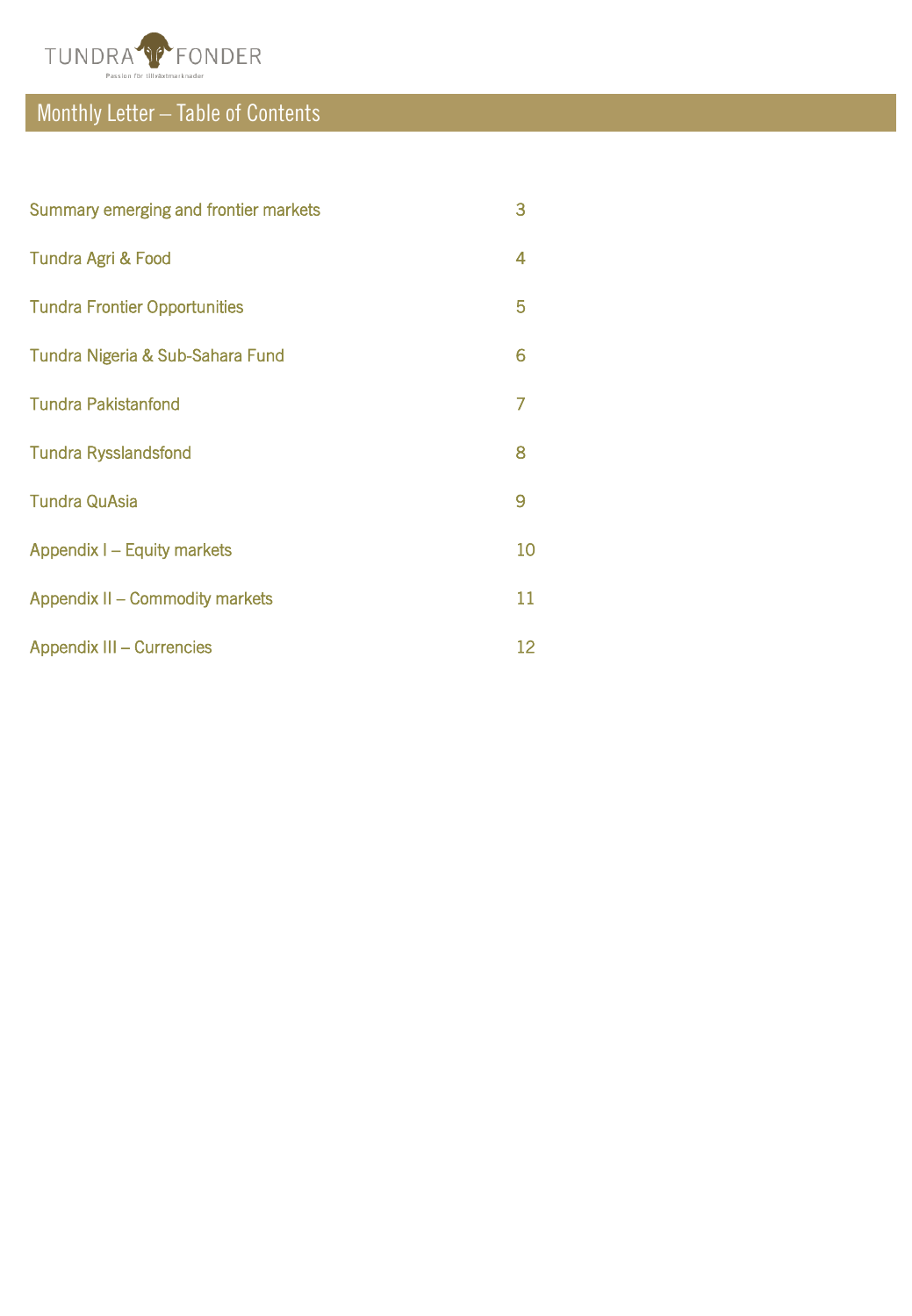

### Summary emerging and frontier markets – March 2014

March was a strong month for emerging and frontier markets. MSCI Emerging Markets Net rose 4.1% while MSCI Frontier Markets xGCC Net rose 2.6% (both in SEK). As a benchmark, developed markets (MSCI World Net) rose 1.2% during the same period. Emerging market investors have not been spoiled by outperformance over the past year and one has to retreat 15 months in time in order to find a month with a similar or bigger outperformance vs developed markets. Several of 2013's underperforming markets are found among the top performers in the past month, including Turkey (+18.0%), Colombia (+16.9%) and Brazil (+12.1%). In the case of Turkey, the market was helped Prime Minister Erdogan's victory in local elections. Brazil was helped by better than expected macro news combined with hopes of government changes in conjunction with the October election. Among individual frontier markets, Argentina (+17.6%) and Pakistan (+9.7%) outperformed substantially. Underperformers in March were markets linked to Russia (Ukraine, the Baltic states, and Kazakhstan). The Moscow stock exchange retreated 1.5% in March.

The strong emerging market performance in March can be ascribed to substantial expectation cuts during the last couple of months of bear market. Since the peak in November MSCI Emerging Markets Net has retreated 11.3% (in SEK). US rates have also been range trading since early February lacking the upward rate pressure experienced in 2013. This has provided additional support to the equity market. The FED Chairwoman Yellen's hawkish statements regarding potential earlier than expected rate hikes did not gain traction in the market. It is hence no coincidence that outperforming markets in March are current account deficit countries while markets such as South Korea and Taiwan, both with a substantial current account surplus, have had a rather modest return. Instead, we note that the emerging market price/book multiple (currently 1.5x) touched

one standard deviation below its long term average in early February. This is the same level touched in June 2013 kicking off a 15% emerging market bull market run ending in November 2013. The low market expectations are perhaps most obvious in the case of China. Citi Economic Surprise Index, an attempt to quantify the difference in actual outcome of macro news and the expected level, is now at a level of macro disappointment for China last observed in 2009. The other side of the coin of low expectations, is that not very much is needed to trigger a sentiment change where news are instead surprising positively. During March, the market was supported by speculation that the Chinese Central Government would announce an economic reform or support package. This was later confirmed as it was announced that going forward companies will be allowed to issue preference shares in order to strengthen the balance sheet, not the least those of banks. Keep in mind that one of the biggest concerns related to China has been the stability of the financial sector and the risk of triggering a banking crisis. In early April, the Chinese State Council also announced a stimulus package including lower tax rates for small companies, funding of social housing and urban infrastructure. Finally, less tension surrounding the Crimea situation also contributed to the strong emerging markets performance.

As we have pointed out on several occasions, emerging markets are now trading with a significant discount vs developed markets (30% at month end March measured as price/book). The same level of discount was last seen in late 2004/early 2005.





Source: Bloomberg

March 2014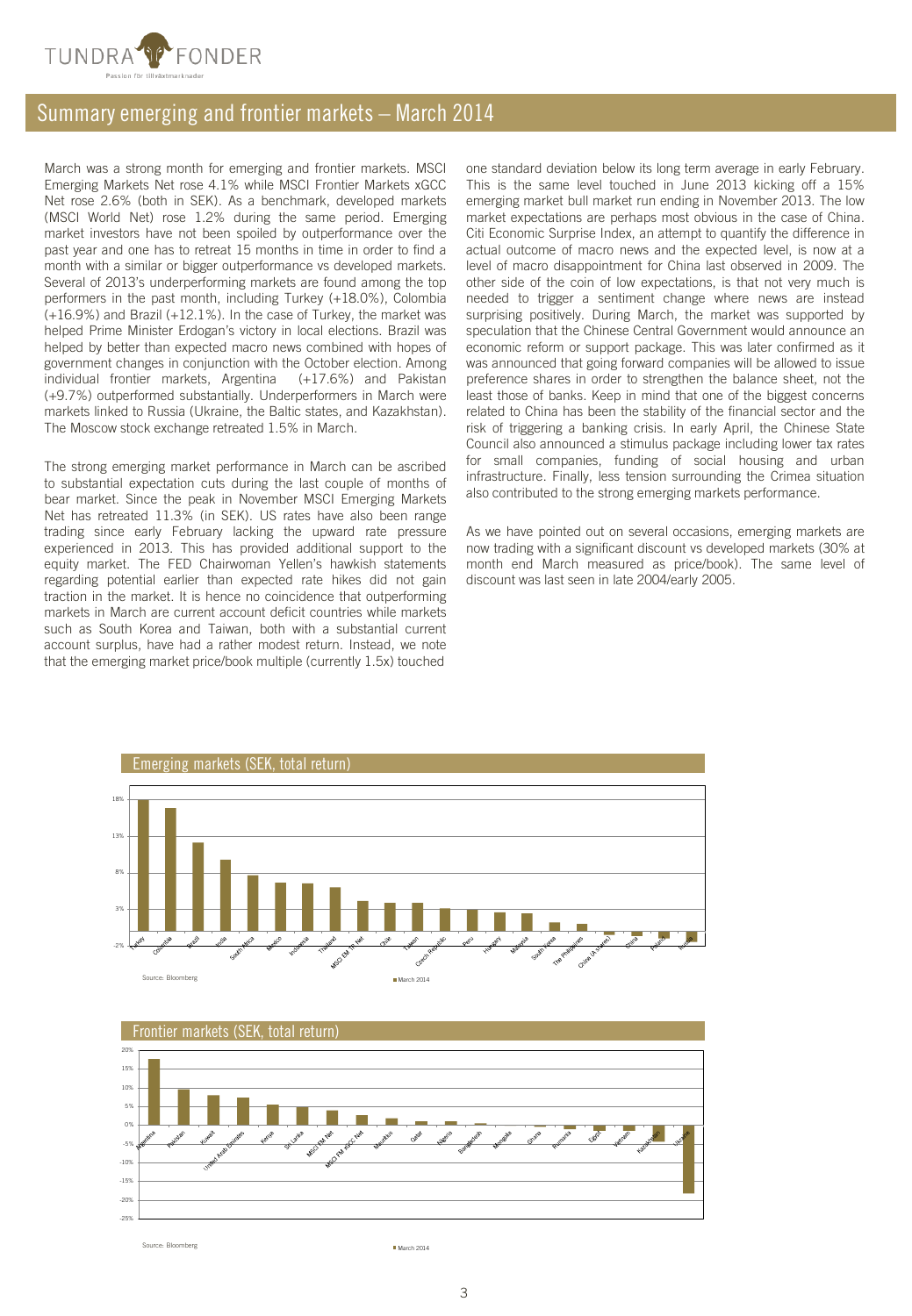

# Monthly letter Tundra Agri & Food (class A, SEK) — March 2014<br>Return NAV (SEK) 1 month YTD 1 year Inception The m

| Return                           |                      | NAV (SEK) | 1 month                       | YTD  | 1 year  | Inception                            |
|----------------------------------|----------------------|-----------|-------------------------------|------|---------|--------------------------------------|
| Tundra Agri & Food               |                      | 87.7      | 5.1%                          | 2.1% | $-7.4%$ | $-12.3%$                             |
| Benchmark (MSCI World Net (SEK)) |                      | 28444.1   | 1.2%                          | 2.2% | 18.5%   | 32.9%                                |
| Facts                            |                      |           | Risk and costs*               |      |         |                                      |
| Inception date                   | 2012-02-03           |           | Active risk (Tracking error)  |      |         | 9.5%                                 |
| Inception price                  | 100.0                |           | Standard deviation            |      |         | 9.1%                                 |
| Pricing                          | Daily                |           | Standard deviation, benchmark |      |         | 6.2%                                 |
| Manager                          | Tundra Fonder AB     |           | <b>Beta</b>                   |      |         | 0.41                                 |
| Benchmark index                  | MSCI World Net (SEK) |           | Information ratio             |      |         | $-2.36$                              |
| Bank account                     | SEB 5851-1076239     |           | Risk level                    |      |         | 7 of 7 (refer to KIID for more info) |
| <b>ISIN</b>                      | SE0004211290         |           | Management fee/year           |      |         | 2.5%                                 |
| <b>PPM</b>                       | 632315               |           |                               |      |         |                                      |
| <b>Bloomberg</b>                 | <b>TUNDAGFSS</b>     |           |                               |      |         |                                      |
| AuM                              | 2.8 MSEK             |           |                               |      |         |                                      |

*\* Risk indicators are based on monthly rolling 24 months of return data. Funds with inception date within 24 months use weekly return data since inception.*

| Best performers in March |                  |             | Worst performers in March |                  |       |              |
|--------------------------|------------------|-------------|---------------------------|------------------|-------|--------------|
|                          | Return (SEK)     |             |                           |                  |       | Return (SEK) |
| Packages Ltd             | 27.5%            |             | X 5 Retail-Gdr            |                  |       | $-10.8%$     |
| Shezan Intl              | 25.6%            |             | Kernel                    |                  |       | $-8.3%$      |
| Lojas Americ-Prf         | 21.4%            |             | China Agri-Indus          |                  |       | $-8.0%$      |
| Shoprite HIdgs           | 17.4%            |             | Mhp Sa-Gdr                |                  |       | $-7.8%$      |
| Tiger Brands Ltd         | 14.7%            |             | Magnit                    |                  |       | $-5.1%$      |
| Five largest holdings    |                  |             |                           |                  |       | Return 1     |
| Holding                  | Portfolio weight | Country     | P/E 2013A                 | <b>P/E 2014E</b> | Yield | month (SEK)  |
| Engro Corp               | 6.7%             | Pakistan    | 11.8                      | 9.1              |       | 9.8%         |
| Indofood Sukses          | 6.4%             | Indonesia   | 19.7                      | 15.1             | 2.6%  | 5.1%         |
| Almarai Co               | 6.3%             | Saudi Arabi | 25.9                      | 21.7             | 1.5%  | 3.3%         |
| Shezan Intl              | 5.8%             | Pakistan    | ٠                         | ۰                | 1.0%  | 25.6%        |
| Packages Ltd             | 5.2%             | Pakistan    | 17.6                      | 15.1             | 2.1%  | 27.5%        |





March 2014

Source: Bloomberg





Tundra Agri & Food MSCI World Total Return Net Source: Bloomberg



#### The market

MSCI Emerging Markets Food Retail Index rose 8.8% during the month, while the MSCI Emerging Markets Food Products Index rose 3.4% and the MSCI Global Agriculture Index rose 5.0%. All changes in SEK.

Tundra Agri & Food will be merged with Tundra Frontier Opportunities by May 28th 2014. Please refer to our website for additional information.

### The fund

Tundra Agri & Food rose 5.1% (SEK) in March, compared with the MSCI World (SEK), which rose 1.2 % and the MSCI Emerging Markets (SEK), which rose 4.1% during the same period. At month end the fund owned 21 stocks from 10 countries.

Best sub-sector as measured by contribution to performance were Branded Food which contributed 2.5 percentage points. Worst sub-sector during the month was Food production with a negative contribution of 0.25 percentage points. Best country also measured as contribution to the return was Pakistan which contributed more than 3 percentage points. Worst countries were Russia and Ukraine, which made a negative contribution of 0.75 and 0.5 percentage points respectively during the month.



106





More information about our funds is available in the full prospectus or the KIID of each fund. Please contact us in case you would like us to send these documents to you.

140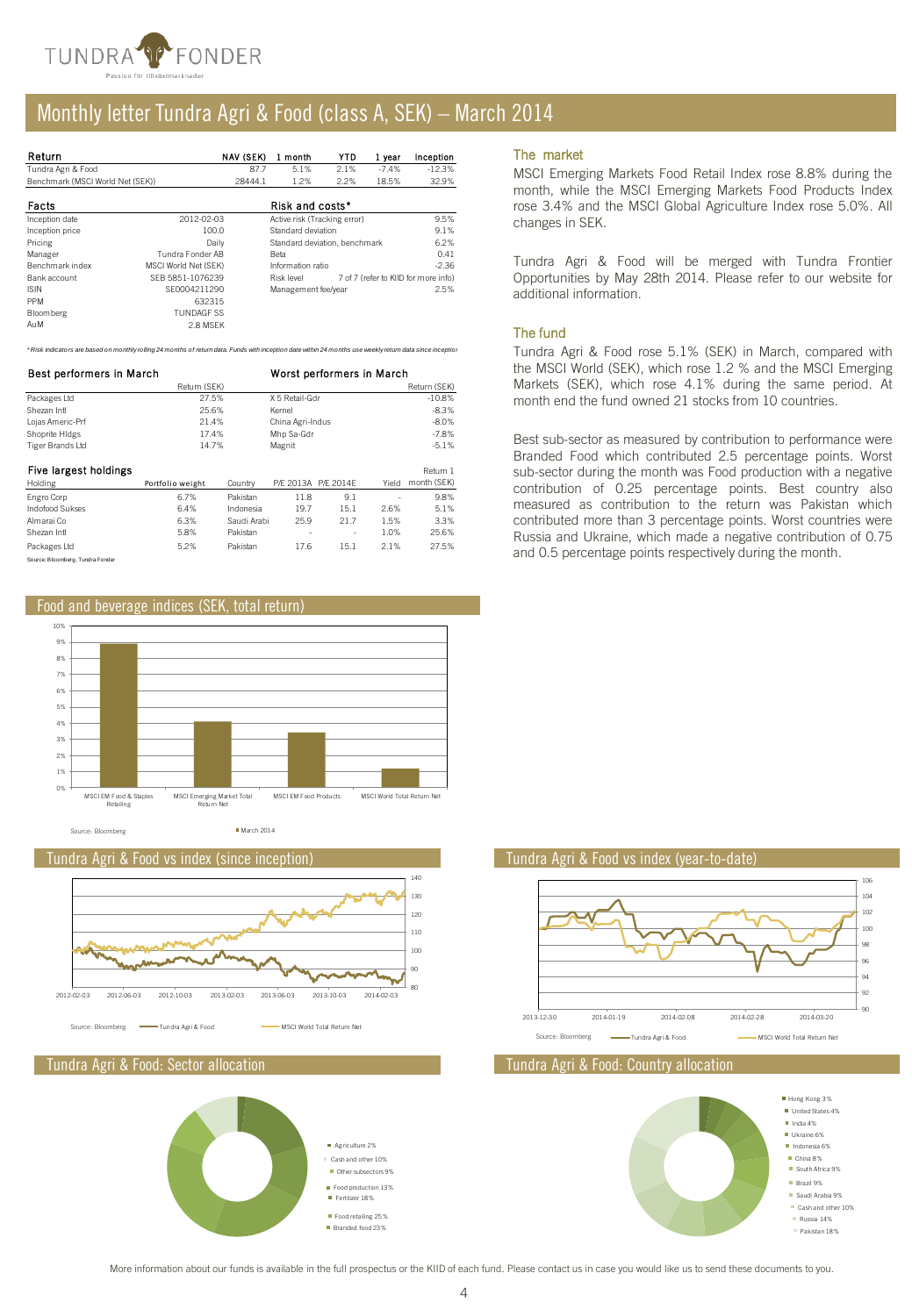

## Monthly letter Tundra Frontier Opportunities (class A, SEK) — March 2014<br> **Return MAV (SEK)** 1 month YTD 1 year Inception The market

| Return                             |                        | <b>NAV (SEK)</b> | 1 month                       | YTD     | 1 vear | Inception                            |
|------------------------------------|------------------------|------------------|-------------------------------|---------|--------|--------------------------------------|
| Tundra Frontier Opportunities      |                        | 123.6            | 5.0%                          | 6.3%    |        | 23.6%                                |
| Benchmark (MSCI FM xGCC Net (SEK)) |                        | 4435.8           | 2.6%                          | $-0.2%$ |        | 10.1%                                |
| Facts                              |                        |                  | Risk and costs*               |         |        |                                      |
| Inception date                     | 2013-04-02             |                  | Active risk (Tracking error)  |         |        | 8.2%                                 |
| Inception price                    | 100.00                 |                  | Standard deviation            |         |        | 12.6%                                |
| Pricing                            | Daily                  |                  | Standard deviation, benchmark |         |        | 13.1%                                |
| Manager                            | Tundra Fonder AB       |                  | Beta                          |         |        | 0.77                                 |
| Benchmark index                    | MSCI FM xGCC Net (SEK) |                  | Information ratio             |         |        | 1.71                                 |
| Bank account                       | SEB 5851-1078355       |                  | Risk level                    |         |        | 7 of 7 (refer to KIID for more info) |
| <b>ISIN</b>                        | SE0004211282           |                  | Management fee/year           |         |        | 2.5%                                 |
| PPM                                | 861229                 |                  |                               |         |        |                                      |
| Bloomberg                          | <b>TUNDEROSS</b>       |                  |                               |         |        |                                      |
| AuM                                | 565.1 MSEK             |                  |                               |         |        |                                      |

*\* Risk indicators are based on monthly rolling 24 months of return data. Funds with inception date within 24 months use weekly return data since inception.*

| Best performers in March         |                  |            | Worst performers in March |           |       |              |
|----------------------------------|------------------|------------|---------------------------|-----------|-------|--------------|
|                                  | Return (SEK)     |            |                           |           |       | Return (SEK) |
| Thal I td                        | 34.7%            |            | Intercontinental          |           |       | $-20.3%$     |
| United Bank Ltd                  | 34.6%            |            | Uchumi Supermark          |           |       | $-18.7%$     |
| Engro Foods Ltd                  | 31.3%            |            | Flour Mills Nig           |           |       | $-12.0%$     |
| Pak State Oil                    | 27.7%            |            | <b>United Bank Afr</b>    |           |       | $-9.8%$      |
| Packages Ltd                     | 27.5%            |            | Kcell                     |           |       | $-7.1%$      |
| Five largest holdings            |                  |            |                           |           |       | Return 1     |
| Holding                          | Portfolio weight | Country    | P/E 2013A                 | P/E 2014E | Yield | month (SEK)  |
| Fbn Holdings Plc                 | 4.2%             | Nigeria    | 5.3                       | 4.9       | 8.0%  | $-3.9%$      |
| Zenith Bank Plc.                 | 3.8%             | Nigeria    | 6.9                       | 6.1       | 8.2%  | 7.1%         |
| Kmg Ep                           | 3.2%             | Kazakhstan |                           | 4.3       | 12.7% | $-3.2%$      |
| Oil & Gas Develo                 | 2.9%             | Pakistan   | 9.7                       | 7.8       | 3.3%  | $-0.9%$      |
| Lucky Cement                     | 2.8%             | Pakistan   | 10.6                      | 9.3       | 2.2%  | 4.9%         |
| Source: Bloomberg, Tundra Fonder |                  |            |                           |           |       |              |

### Major frontier markets (SEK, total return)









#### The market

MSCI Frontier Markets xGCC Net (SEK) rose 2.6% during the month, compared with MSCI Emerging Markets Net (SEK), which rose 4.1%. Among the most important individual markets Argentina (+18%), Pakistan (+10%), Kenya (+6%) and Sri Lanka (+5%) performed strongly while Nigeria (+1%), Bangladesh (+1%) and Kazakhstan (-4%) detracted from the overall development. Argentina rose after the announcement of positive discussions with new international lenders, which was interpreted as a possible step towards normal relations with international investors. The Pakistani Rupee strengthened 6% during the month as a result of inflow of foreign capital, including from the IMF and the World Bank. The movement was the largest in 30 years. Kazakhstan was drawn into Russia worries with sharp falls in the shares historically held by some of the Russia funds.

#### The fund

The fund rose 5.0% during the month, compared with MSCI Frontier Markets xGCC Net (SEK), which rose 2.6%. Our overweight combined with good stock picking in Pakistan was the most important reason. Our Pakistani portfolio performed 5 percentage points ahead of the market. Our South African consumer portfolio, which consists of three companies with a large share of their sales in the Sub-Sahara area, rose about 14%. Good stock picking in Argentina (concentrated to two of the major banks) mitigated our underweight and limited the relative negative contribution. We entered March with a very cautious approach seeing continued risk of currency unrest in Nigeria that could potentially spread to other markets. The central bank meeting in Nigeria on March 25 that did not contain any negative surprises and relatively good reports from the major banks have improved sentiment somewhat in Nigeria. We also note that the large selloffs from emerging markets funds, particularly seen in Nigeria and Pakistan has subsided, possibly as a result of the asset class performing decently recently. Thus, we chose to start drawing down our cash position towards the end of the month, something we have continued to do in the start-up of April.



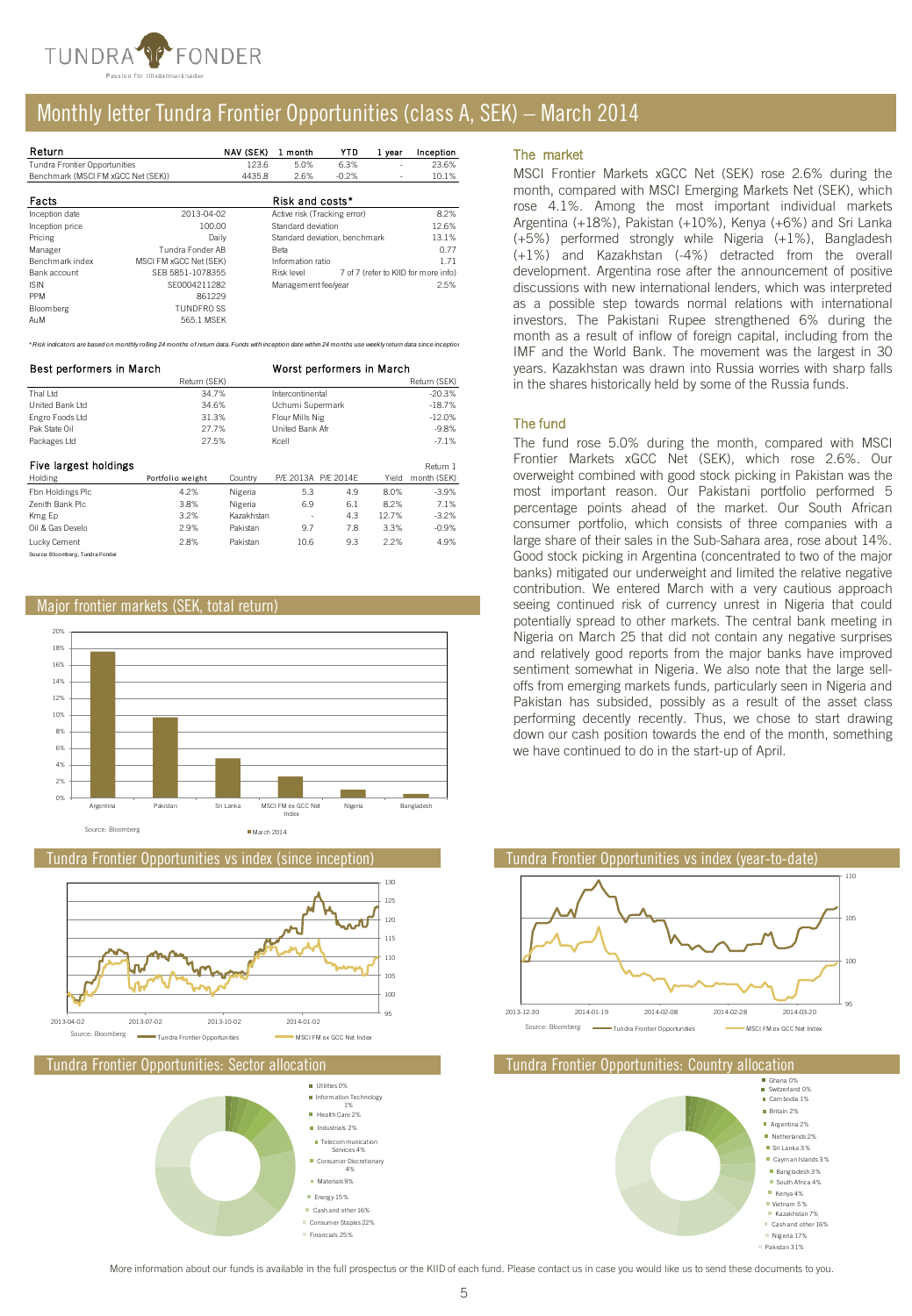

## Monthly letter Tundra Nigeria & Sub-Sahara Fund (class A, SEK) – March 2014<br>Return NAV (SEK) 1 month YTD 1 year Inception The market

| Return                           |                                                | <b>NAV (SEK)</b> | 1 month                       | YTD      | 1 vear | Inception                            |
|----------------------------------|------------------------------------------------|------------------|-------------------------------|----------|--------|--------------------------------------|
| Tundra Nigeria & Sub-Sahara Fund |                                                | 83.5             | $-1.2%$                       | $-10.8%$ | ۰      | $-16.5%$                             |
|                                  | Benchmark (S&P Africa Frontier TR Index (SEK)) | 12059.1          | 0.4%                          | $-7.6%$  |        | $-7.7%$                              |
| Facts                            |                                                |                  | Risk and costs*               |          |        |                                      |
| Inception date                   | 2013-05-20                                     |                  | Active risk (Tracking error)  |          |        | 3.4%                                 |
| Inception price                  | 100                                            |                  | Standard deviation            |          |        | 16.6%                                |
| Pricing                          | Dagligen                                       |                  | Standard deviation, benchmark |          |        | 17.7%                                |
| Manager                          | Tundra Fonder AB                               |                  | Beta                          |          |        | 0.92                                 |
| Benchmark index                  | S&P Africa Frontier TR Index(SEK)              |                  | Information ratio             |          |        | $-2.35$                              |
| Bank account                     | SEB 5851-1101667                               |                  | Risk level                    |          |        | 7 of 7 (refer to KIID for more info) |
| <b>ISIN</b>                      | SE0005188091                                   |                  | Management fee/year           |          |        | 2.5%                                 |
| <b>PPM</b>                       | 878223                                         |                  |                               |          |        |                                      |
| <b>Bloomberg</b>                 | <b>TUNDNIG SS</b>                              |                  |                               |          |        |                                      |
| AuM                              | 15.4 MSFK                                      |                  |                               |          |        |                                      |

*\* Risk indicators are based on monthly rolling 24 months of return data. Funds with inception date within 24 months use weekly return data since inception.*

| Best performers in March         |                  |         | Worst performers in March |      |       |              |
|----------------------------------|------------------|---------|---------------------------|------|-------|--------------|
|                                  | Return (SEK)     |         |                           |      |       | Return (SEK) |
| Mtn Group Ltd                    | 16.3%            |         | Intercontinental          |      |       | $-20.3%$     |
| 7-Up Botting                     | 10.0%            |         | Uchumi Supermark          |      |       | $-18.7%$     |
| Enb Namibia Hold                 | 7.4%             |         | Uac Of Nigeria            |      |       | $-15.6%$     |
| <b>Guaranty Trust</b>            | 7.4%             |         | Oando Plc.                |      |       | $-15.2%$     |
| Zenith Bank Plc.                 | 7.1%             |         | Flour Mills Nig           |      |       | $-12.0%$     |
| Five largest holdings            |                  |         |                           |      |       | Return 1     |
| Holding                          | Portfolio weight | Country | P/E 2013A P/E 2014E       |      | Yield | month (SEK)  |
| Zenith Bank Plc.                 | 9.5%             | Nigeria | 6.9                       | 6.1  | 8.2%  | 7.1%         |
| <b>Guaranty Trust</b>            | 7.5%             | Nigeria | 8.4                       | 7.6  | 6.5%  | 7.4%         |
| Fbn Holdings Plc                 | 6.3%             | Nigeria | 5.3                       | 4.9  | 8.0%  | $-3.9%$      |
| Nigerian Brewer                  | 5.8%             | Nigeria | 28.7                      | 24.4 | 3.0%  | 4.8%         |
| Diamond Bank                     | 4.8%             | Nigeria | 3.8                       | 3.3  | ٠     | $-3.1%$      |
| Source: Bloomberg, Tundra Fonder |                  |         |                           |      |       |              |





March 2014

Source: Bloomberg

75 80 85  $\alpha$ 95 100 105 2013-05-20 2013-07-20 2013-09-20 2013-11-20 2014-01-20 2014-03-20 Tundra S&P Africa Frontier Total Return Index **Source: Bloomberg Source: Bloomberg**<br>Source: Bloomberg



#### The market

March started as February ended, with falling markets but recovered towards the end of the month. S&P Africa Frontier Total Return Index rose 0.4%, developed markets (MSCI World Net +1.2%), emerging markets (MSCI Emerging Markets Net +4.1%) and frontier markets (MSCI Frontier Markets xGCC +2.6%). Nigeria rose 1.0% during March but has fallen 10,6% year to date. Kenya rose 5,5% in March ending the first quarter +3,2%.

Focus continued to be on the afterplay of the suspension of the Nigerian Central Bank Govenor in February, and the market continued to worry about a pontential devalutation. The anxiety however decreased during the month when the Central Bank continued to support the currency and the Senate approved the new Central Bank Govenor (Godwin Emefiele assumes the position on June 1st). The Central Bank also concluded its first meeting with acting Govenor Sarah Alade resulting in a rise of reserve requirements for private deposits from 12% to 15% due to concerns of liquidity pushing inflation. The move was not the most widely expected, although consensus expected some form of tightening and in the end the market perceived its positively.

### The fund

The fund decreased 1.2% in March, while the benchmark rose 0.3%. Most Nigerian banks reported in line or better than expected results during the month, resulting in rising share prices (Guaranty Bank +7.4%, Zenith Bank +7.4%). One of our bigger holdings, FBN Holdings, have not reported yet and underperformed the market. FBN's performance contributed to the fund underperformance in March. A number of consumer companies have also released results for 2013, most of them below expectations but without any major reactions in the market. The fund has increased its exposure towards Nigerian banks after strong results and attractive valuations. We have decreased our holdings in Kenyan banks after good performance after releasing results. We have also increased our exposure towards telecom in Sub-Sahara.



Tundra Nigeria & Sub-Sahara Fund: Sector allocation Tundra Nigeria & Sub-Sahara Fund: Country allocation

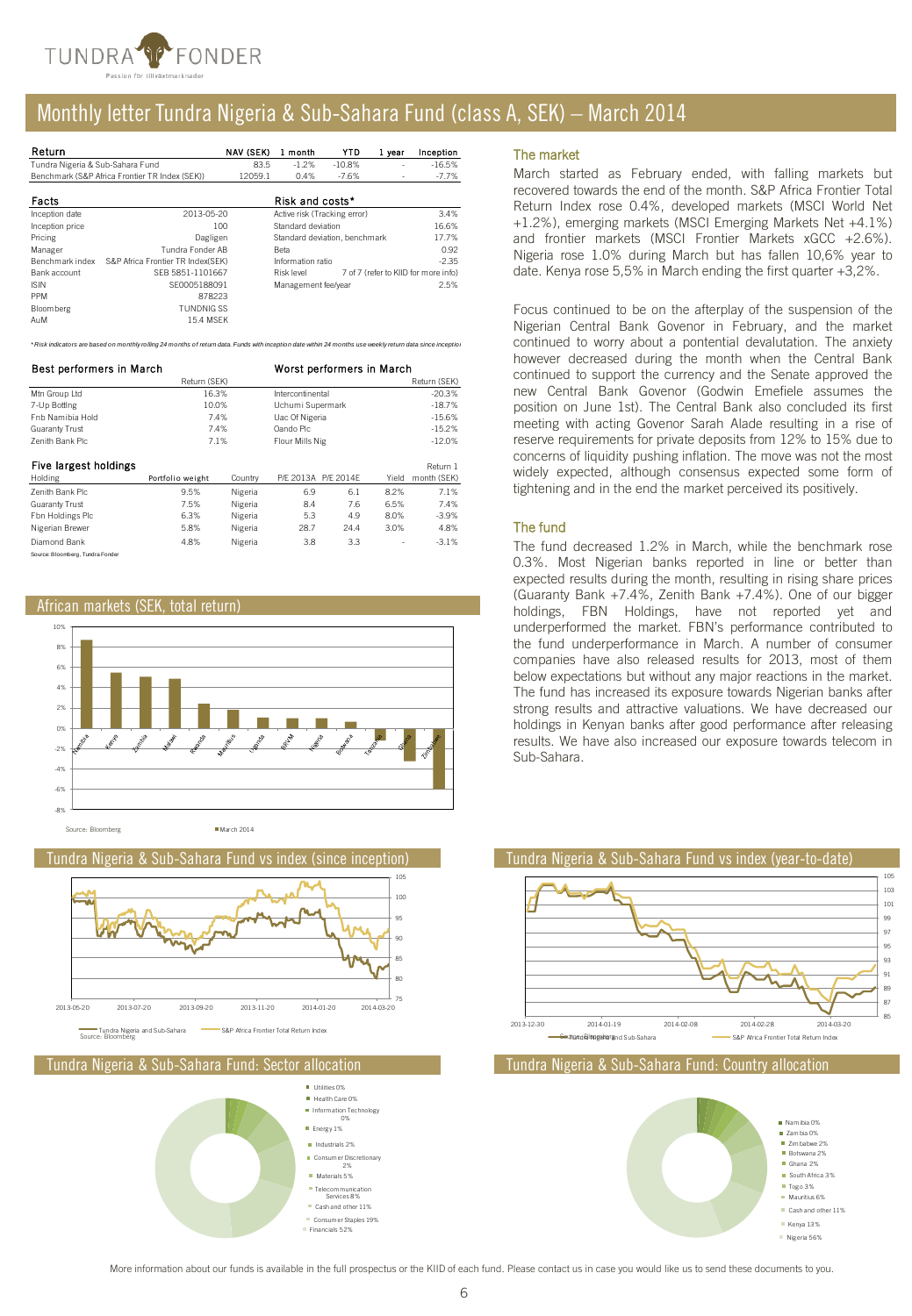

## Monthly letter Tundra Pakistanfond (class A, SEK) — March 2014<br>Return NAV (SEK) 1 month YTD 1 year Inception The mari

| Return                              |                         | <b>NAV (SEK)</b> | 1 month                       | YTD   | 1 vear | Inception                            |
|-------------------------------------|-------------------------|------------------|-------------------------------|-------|--------|--------------------------------------|
| Tundra Pakistanfond                 |                         | 198.7            | 13.6%                         | 18.5% | 60.7%  | 98.7%                                |
| Benchmark (MSCI Pakistan Net (SEK)) |                         | 4805.0           | 9.7%                          | 7.6%  | 38.2%  | 64.8%                                |
| Facts                               |                         |                  | Risk and costs*               |       |        |                                      |
| Inception date                      | 2011-10-14              |                  | Active risk (Tracking error)  |       |        | 11.3%                                |
| Inception price                     | 100.00                  |                  | Standard deviation            |       |        | 21.0%                                |
| Pricing                             | Daily                   |                  | Standard deviation, benchmark |       |        | 19.3%                                |
| Manager                             | Tundra Fonder AB        |                  | <b>Beta</b>                   |       |        | 0.92                                 |
| Benchmark index                     | MSCI Pakistan Net (SEK) |                  | Information ratio             |       |        | 1.47                                 |
| Bank account                        | SEB 5851-1076190        |                  | Risk level                    |       |        | 7 of 7 (refer to KIID for more info) |
| <b>ISIN</b>                         | SE0004211308            |                  | Management fee/year           |       |        | 2.5%                                 |
| PPM                                 | 705806                  |                  |                               |       |        |                                      |
| Bloom berg                          | <b>TUNDPAK SS</b>       |                  |                               |       |        |                                      |
| AuM                                 | 421.7 MSEK              |                  |                               |       |        |                                      |

*\* Risk indicators are based on monthly rolling 24 months of return data. Funds with inception date within 24 months use weekly return data since inception.*

| Best performers in March         |                  |          |                      | Worst performers in March |       |              |
|----------------------------------|------------------|----------|----------------------|---------------------------|-------|--------------|
|                                  | Return (SEK)     |          |                      |                           |       | Return (SEK) |
| Askari Bank Ltd                  | 37.1%            |          | Nishat Mills I td    |                           |       | $-4.8%$      |
| Thal I td                        | 34.7%            |          | Nishat Chunian       |                           |       | $-4.1%$      |
| United Bank Ltd                  | 34.6%            |          | Oil & Gas Develo     |                           |       | $-0.9%$      |
| <b>Tarig Glass</b>               | 34.1%            |          | Shifa In Hospita     |                           |       | $-0.4%$      |
| Allied Bank Ltd                  | 32.1%            |          | <b>Bata Pakistan</b> |                           |       | 3.9%         |
| Five largest holdings            |                  |          |                      |                           |       | Return 1     |
| Holding                          | Portfolio weight | Country  | P/E 2013A P/E 2014E  |                           | Yield | month (SEK)  |
| Oil & Gas Develo                 | 6.6%             | Pakistan | 9.7                  | 7.8                       | 3.3%  | $-0.9%$      |
| Pakistan Petrole                 | 4.7%             | Pakistan | 9.8                  | 8.5                       | 4.3%  | 13.2%        |
| Mcb Bank Ltd                     | 4.6%             | Pakistan | 12.8                 | 11.3                      | 4.7%  | 12.2%        |
| Pak Oilfields                    | 4.5%             | Pakistan | 10.5                 | 8.7                       | 8.2%  | 17.5%        |
| Engro Foods Ltd                  | 4.3%             | Pakistan | 48.6                 | 42.4                      | ۰     | 31.3%        |
| Source: Bloomberg, Tundra Fonder |                  |          |                      |                           |       |              |







**MSCI Pakistan TR Net** Source: Bloomberg **Source: Bloomberg Source: Bloomberg** Tundra Pakistanfond **Source: Bloomberg Source: Bloomberg** 



#### The market

MSCI Pakistan Net (SEK) gained 9.7% in March, after posting negative returns in February. Despite net selling of USD 5.2m by foreign investors, local institutions absorbed the liquidity on positive news flows both on political and economic ends. Ceasefire between the Talibans and the Pakistan Army eased off the tensed security situation across the country. The Pakistani Rupee's appreciation of 6% MoM with total foreign reserves crossing the USD 10bn mark boosted sentiments in better economic conditions, consumer names remained in the lime light, followed by cyclical sectors. The case for macro led rerating remains intact emanating from 1) increasing foreign reserves 2) appreciating Rupee resulting in lower import bill, 3) improving value added textile products exports and 4) Government backed development projects. A possible extension in ceasefire with militants and scaling down of former President Musharraf's treason case could potentially trigger another bull run in the market, whereas deterioration in the same political factors or renewed turbulence in other frontier markets remain potential areas of concern.

### The fund

The fund rose 13.6% (SEK) during the month, outperforming MSCI Pakistan net (SEK) which rose 9.7%. The fund's broader exposure, more oriented towards domestic consumption and domestic growth, again was behind the strong performance. Foreign selling in index heavy OGDC (down 1% during the month) contributed to the relative performance. At the same time we saw a strong development in our consumer names and some of our small cap banks. The strengthening of the Rupee meant the export oriented textile sector took a hit. Our largest holding in the sector, Nishat Mills, as a result was our worst performer during the month shedding 5%. We view a further strengthening of the rupee in the short term very unlikely. Combined with the textile sector's strong long term structural case (low cost, improved access to electricity and a low valuation) we view the correction as a good opportunity to add exposure.





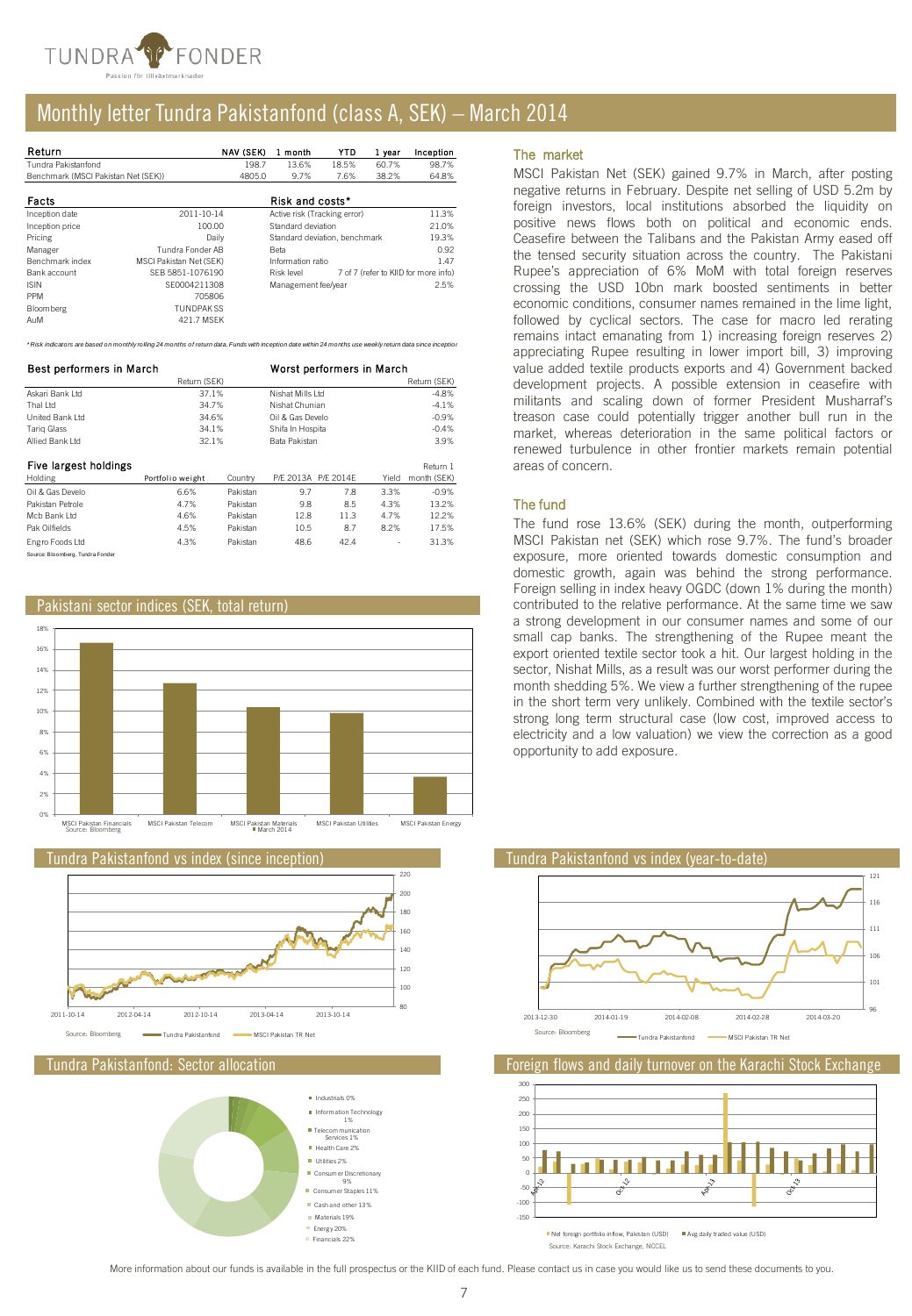

# Monthly letter Tundra Rysslandsfond (class A, SEK) — March 2014<br>Return NAV (SEK) 1 month YTD 1 year Inception The marke

| Return                            |                       | NAV (SEK) | 1 month                       | YTD      | 1 year   | Inception                            |
|-----------------------------------|-----------------------|-----------|-------------------------------|----------|----------|--------------------------------------|
| Tundra Rysslandsfond              |                       | 83.4      | $-5.3%$                       | $-15.7%$ | $-10.9%$ | $-16.7%$                             |
| Jmf-index (MSCI Russia Net (SEK)) |                       | 3608.3    | $-1.5%$                       | $-13.9%$ | $-11.1%$ | $-6.5%$                              |
| Facts                             |                       |           | Risk and costs*               |          |          |                                      |
| Inception date                    | 2011-10-14            |           | Active risk (Tracking error)  |          |          | 7.1%                                 |
| Inception price                   | 100.00                |           | Standard deviation            |          |          |                                      |
| Pricing                           | Daily                 |           | Standard deviation, benchmark |          |          | 15.1%                                |
| Manager                           | Tundra Fonder AB      |           | <b>Beta</b>                   |          |          | 1.02                                 |
| Benchmark index                   | MSCI Russia Net (SEK) |           | Information ratio             |          |          | $-0.82$                              |
| Bank account                      | SFB 5851-1076212      |           | Risk level                    |          |          | 7 of 7 (refer to KIID for more info) |
| <b>ISIN</b>                       | SF0004211274          |           | Management fee/year           |          |          | 2.5%                                 |
| <b>PPM</b>                        | 741637                |           |                               |          |          |                                      |
| Bloomberg                         | <b>TUNDRYS SS</b>     |           |                               |          |          |                                      |
| AuM                               | 8.6 MSFK              |           |                               |          |          |                                      |

*\* Risk indicators are based on monthly rolling 24 months of return data. Funds with inception date within 24 months use weekly return data since inception.*

| Best performers in March |                  |         |              | Worst performers in March |       |              |
|--------------------------|------------------|---------|--------------|---------------------------|-------|--------------|
|                          | Return (SEK)     |         |              |                           |       | Return (SEK) |
| Lukoil Oao               | 2.6%             |         | Et-Gdr Reg S |                           |       | $-18.9%$     |
| Phosagro Oao-Cls         | 0.9%             |         | Lsr Group    |                           |       | $-17.2%$     |
| Norilsk Nickel           | 0.8%             |         | Ibs-Regs Gdr |                           |       | $-15.6%$     |
| Mobile Telesyst          | 0.7%             |         | Tmk Oao      |                           |       | $-12.8%$     |
| Gazorom                  | $-0.3%$          |         | Novatek Oao  |                           |       | $-12.3%$     |
| Five largest holdings    |                  |         |              |                           |       | Return 1     |
| Holding                  | Portfolio weight | Country |              | P/F 2013A P/F 2014F       | Yield | month (SEK)  |
| Gazorom                  | 9.4%             | Russia  | 2.6          | 2.8                       | 4.4%  | $-0.3%$      |
| Sherbank                 | 9.3%             | Russia  | 5.0          | 4.8                       | 3.2%  | $-5.3%$      |

Lukoil Oao 8.6% Russia 4.0 4.1 2.6% 2.6% Magnit 4.5% Russia 20.5 17.8 1.1% -5.1%

Tatneft-Cls 4.4% Russia 5.6 5.4 4.3% -2.9%

Source: Bloomberg, Tundra For







#### The market

The Russian market underperformed other emerging markets during the month due to the situation in Crimea. MSCI Russia Net, fell 1.5% in March, compared to MSCI Emerging Markets Net, which rose 4.1% during the month. Oil prices fell 2% in SEK in March. Best sub-sectors were Utilities (+5.9%) and Materials (+2.1%). Worst sub-sector performances in MSCI Russia was Financials (-5.2%). Small-Cap index fell 6% in March. All in SEK.

March was a turbulent month with Russian forces entering the Crimean Peninsula and later the Russian annexation of the peninsula. We reported regularly on Facebook under the most dramatic days in early March. The EU and the US have initiated sanctions against the freedom of travel and financial transactions for approximately a hundred Russians and Ukrainians. Russia has large troop accumulations north of Ukraine, creating nervousness. The stock market however recovered most of the losses that occurred during the first days of the month.

#### The fund

Tundra Russia fell 5.3% in February, while the market (MSCI Russia Net) fell 1.5% (SEK). The largest negative contribution for the month came from Financials (-0.8 percentage points), Energy and IT (-0.65 percentage points from both). Within Financials the construction companies LSR and Etalon fell nearly 20% each. The fund has primarily local Russian shares if these trade at a discount compared with the corresponding depositary receipts traded in London and New York. In March, local Russian shares fell more than corresponding depositary receipts despite the discounts, which was negative for the fund performance. One example is the depository receipt in Magnit which trades 20% higher in London than the same share in Moscow. Over time, these discounts will most likely be reduced when Russia implements reforms to simplify trading in Russian local shares.



### Tundra Rysslandsfond: Sector allocation MSCI Russia, the oil price and LME Metals Index (USD)

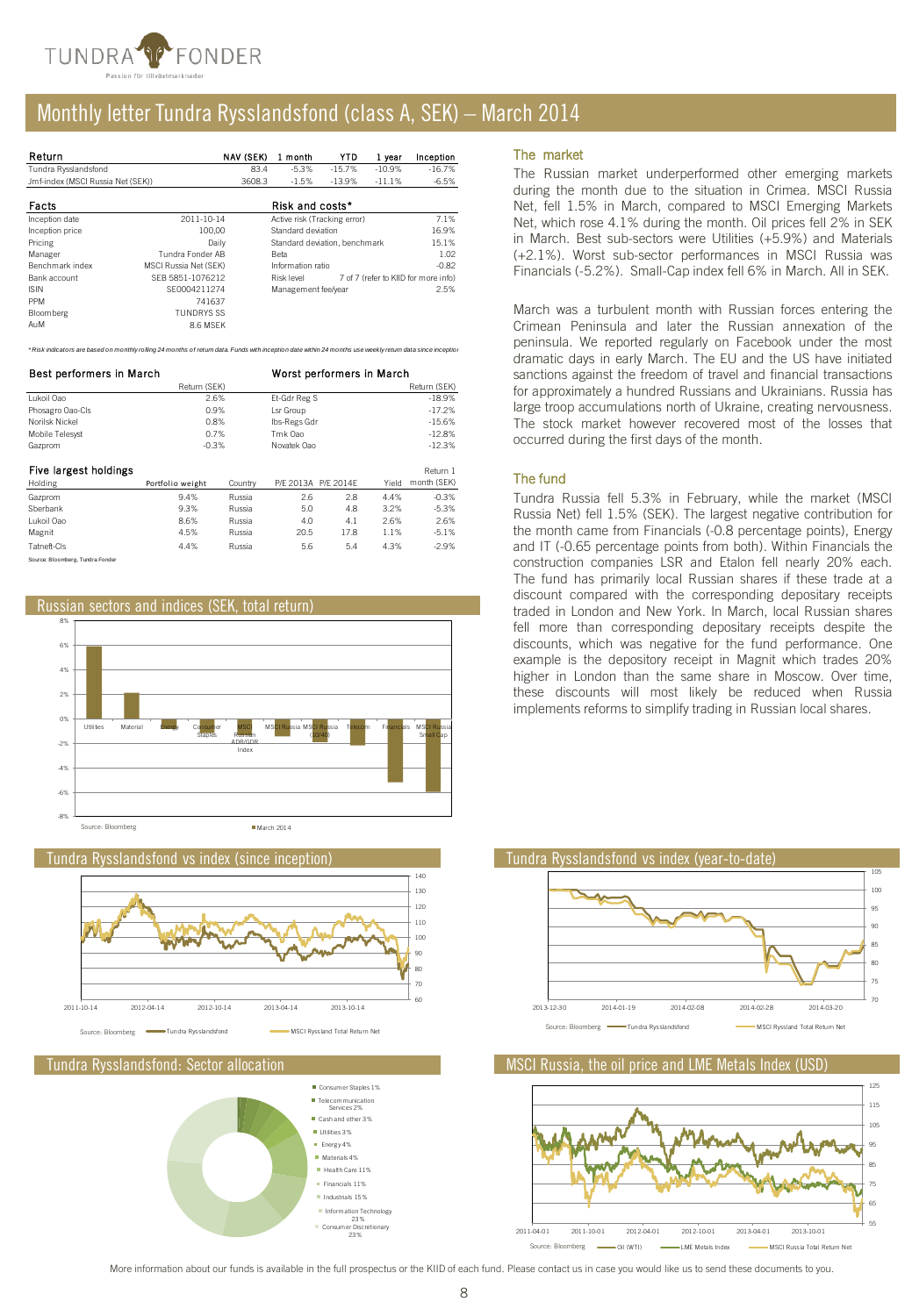

# Monthly letter Tundra QuAsia (class A, SEK) — March 2014<br>Return NAV (SEK) 1 month YTD 1 year Inception

| Return           |                                            | NAV (SEK) | 1 month                       | YTD     | 1 year | Inception                            |
|------------------|--------------------------------------------|-----------|-------------------------------|---------|--------|--------------------------------------|
| Tundra QuAsia    |                                            | 89.1      | $-1.5%$                       | $-4.9%$ |        | $-10.9%$                             |
|                  | Benchmark (MSCI AC Asia x Japan Net (SEK)) | 2278.5    | 2.0%                          | 0.2%    | ۰      | $-3.7%$                              |
| Facts            |                                            |           | Risk and costs*               |         |        |                                      |
| Inception date   | 2013-05-07                                 |           | Active risk (Tracking error)  |         |        | 9.6%                                 |
| Inception price  | 100                                        |           | Standard deviation            |         |        | 13.4%                                |
| Pricing          | Daily                                      |           | Standard deviation, benchmark |         |        | 15.1%                                |
| Manager          | Tundra Fonder AB                           |           | Beta                          |         |        | 0.69                                 |
| Benchmark index  | MSCI AC Asia ex Japan Net (SEK)            |           | Information ratio             |         |        | $-1.03$                              |
| Bank account     | SEB 5851-1100377                           |           | Risk level                    |         |        | 7 of 7 (refer to KIID for more info) |
| <b>ISIN</b>      | SE0005100492                               |           | Management fee/year           |         |        | $0.8\% + 20\%$ of outperf.           |
| <b>PPM</b>       | 640169                                     |           |                               |         |        |                                      |
| <b>Bloomberg</b> | <b>TUNDQUASS</b>                           |           |                               |         |        |                                      |
| AuM              | 15.9 MSEK                                  |           |                               |         |        |                                      |

*\* Risk indicators are based on monthly rolling 24 months of return data. Funds with inception date within 24 months use weekly return data since inception.*

| Best performers in March         | Worst performers in March |           |                          |           |              |                         |  |  |
|----------------------------------|---------------------------|-----------|--------------------------|-----------|--------------|-------------------------|--|--|
|                                  | Return (SEK)              |           |                          |           | Return (SEK) |                         |  |  |
| Union Bank India                 | 39.2%                     |           | Labixiaoxin              |           |              | $-48.7%$                |  |  |
| Oriental Bank Of                 | 39.0%                     |           | China Railsmedia         |           |              | $-47.7%$                |  |  |
| China Singyes So                 | 31.5%                     |           | <b>United Photovolt</b>  |           |              | $-41.9%$                |  |  |
| Shunfeng Photovo                 | 30.7%                     |           | International En         |           |              | $-35.7%$                |  |  |
| Fed Bank Ltd                     | 30.0%                     |           | Anxin-China Hold         |           |              | $-27.8%$                |  |  |
| Five largest holdings<br>Holding | Portfolio weight          | Country   | P/E 2013A                | P/F 2014F | Yield        | Return 1<br>month (SEK) |  |  |
|                                  |                           |           |                          |           |              |                         |  |  |
| Cspc Pharmaceuti                 | 1.8%                      | Hong Kong | 40.9                     | 30.3      | 1.2%         | $-0.8%$                 |  |  |
| China Singyes So                 | 1.7%                      | Hong Kong | 13.5                     | 10.1      | 0.7%         | 31.5%                   |  |  |
| Shunfeng Photovo                 | 1.7%                      | China     | ۰                        | ٠         |              | 30.7%                   |  |  |
| Oriental Bank Of                 | 1.7%                      | India     | $\overline{\phantom{a}}$ | ٠         | 1.8%         | 39.0%                   |  |  |
| Tianiin Dev Hldg                 | 1.7%                      | Hong Kong | 11.5                     | 14.9      | 1.2%         | 7.1%                    |  |  |
| Source: Bloomberg, Tundra Fonder |                           |           |                          |           |              |                         |  |  |







#### The market

Asian stock markets rose in March for a second month in a row (+2.0% in SEK). The sell-down in January is now erased as the year-to-date return for Asia measures +0.2%. Asian markets gave a better return than developed markets in March (MSCI World Net +1.2%).

March was initially marked by a string of weaker than expected Chinese macro numbers (industrial production, retail sales, fixed asset investments and export). The default of the company Chaori Solar Enegy, the first Chinese company with outstanding onshore bonds to default, contributed to the negative sentiment. The second half of the month was marked by a more positive Chinese sentiment as regulators announced allowing companies to issue preference shares. Given the outstanding question marks around the financial stability of China and the fact that preference share issuance will strengthen the balance sheets of Chinese companies, the news was welcomed. Hong Kong listed Chinese companies ended the month at -0.7% in SEK.

#### The fund

Tundra QuAsia fell -1.5% in March. The fund hence underperformed its benchmark, which rose 2.0%. The underperformance occurred during the second half of March after a strong first half and during a limited period the fund outperformed the benchmark year-to-date. During the past month, the fund was overweighted in small cap and momentum stocks. The small cap overweight for Asia as a whole was a successful call as small cap outperformed, although with a small margin. The main explanation for the underperformance is the fact that some of the individual Chinese small cap holdings performed poorly. Seven of the fund's approximately 80 holdings explain the entire underperformance. Momentum stocks underperformed. This should be viewed in the light of rising risk appetite in Asia during March. Companies and sectors having underperformed the past year now once again caught investors' attention. An at least temporary trend shift occurred. At the beginning of April, the fund remained overweight in small cap and momentum.



Tundra QuAsia MSCI AC Asia x Japan Total Return Net Source: Bloomberg



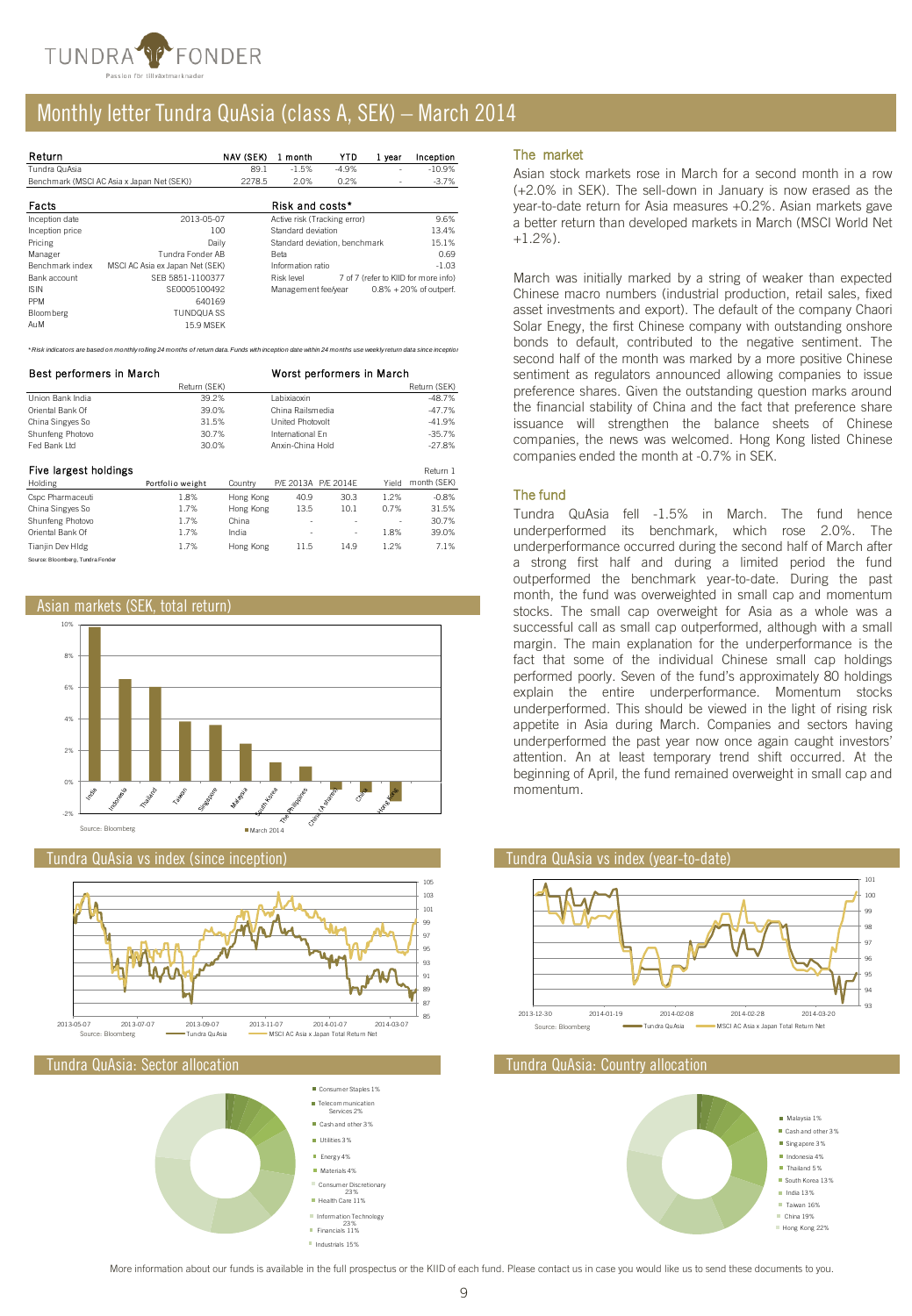

## Appendix I – Equity markets

|                                                             |               | Return SEK (%) |               |                    |  |
|-------------------------------------------------------------|---------------|----------------|---------------|--------------------|--|
|                                                             | <b>March</b>  | 3 months       | Year to date  | 12 months          |  |
| <b>Emerging Markets</b>                                     | 4,1           | 0,3            | 0,3           | $-1,7$             |  |
| M SCI Emerging M arkets TR Net<br>Brazil                    | 12,1          | 3,5            | 3,5           | $-13.4$            |  |
| Chile                                                       | 3,9           | $-1,6$         | $-1,6$        | $-27,4$            |  |
| Colombia                                                    | 16,9          | 5,4            | 5,4           | $-11,7$            |  |
| The Philippines                                             | 1,0           | 10,7<br>9,2    | 10,7<br>9,2   | $-10,3$<br>6,2     |  |
| India<br>Indonesia                                          | 9,8<br>6,5    | 22,4           | 22,4          | $-18,6$            |  |
| China (A shares)                                            | $-0,5$        | $-6,0$         | $-6,0$        | $-14,5$            |  |
| China (H shares)                                            | $-0,7$        | $-4,8$         | $-4,8$        | 1,7                |  |
| Malaysia                                                    | 2,4           | 0,5            | 0,5           | 7,5                |  |
| Morocco                                                     | 1,3           | 4,9            | 4,9           | 4,9                |  |
| Mexico<br>Peru                                              | 6,6<br>2,9    | $-5,0$<br>6,4  | $-5,0$<br>6,4 | $-10,7$<br>$-25,2$ |  |
| Poland                                                      | $-1,0$        | 3,6            | 3,6           | 19,4               |  |
| Russia                                                      | $-1,5$        | $-13,9$        | $-13,9$       | $-11,1$            |  |
| South Africa                                                | 7,7           | 5,4            | 5,4           | 7,4                |  |
| South Korea                                                 | 12            | $-1,5$         | $-1,5$        | 5,4                |  |
| Taiwan                                                      | 3,8<br>6,0    | 1,9<br>8,1     | 1,9<br>8,1    | 10,7<br>$-16,1$    |  |
| Thailand<br>Czech Republic                                  | 3,1           | 8,1            | 8,1           | 11,5               |  |
| Turkey                                                      | 18,0          | 4,0            | 4,0           | $-28,9$            |  |
| Hungary                                                     | 2,6           | $-8,6$         | $-8,6$        | $-8,4$             |  |
| Latin America                                               | 9,9           | 0,8            | 0,8           | $-14,3$            |  |
| Asia                                                        | 2,0           | 0,2            | 0,2           | $2,\!5$            |  |
| <b>EMEA</b>                                                 | 4,3           | $-1,2$         | $-1,2$        | $-1,7$             |  |
| <b>Frontier Markets</b><br>MSCI Frontier Markets 100 TR Net | 4,0           | 8,7            | 8,7           | 24,4               |  |
| MSCI Frontier Markets xGCC Net                              | 2,6           | $-0,2$         | $-0,2$        | 10,7               |  |
| Argentina                                                   | 17,6          | 6,3            | 6,3           | 70,2               |  |
| Bangladesh                                                  | 0,5           | 18,7           | 18,7          | 26,2               |  |
| Bosnia and Herzegovina                                      | $1,0$         | $-5,4$         | $-5,4$        | $-11,8$            |  |
| Bulgaria                                                    | 2,3           | 23,2           | 23,2          | 100,4              |  |
| Ecuador                                                     | 5,0<br>$-1,4$ | 6,7<br>9,7     | 6,7<br>9,7    | 10,0<br>31,8       |  |
| Egypt<br>Estonia                                            | $-5,7$        | $-8,2$         | $-8,2$        | $-12,0$            |  |
| United Arab Emirates                                        | 7,3           | 27,3           | 27,3          | 87,8               |  |
| Ghana                                                       | $-0,4$        | 12,1           | 12,1          | 37,0               |  |
| Kazakhstan                                                  | $-4,4$        | $-13,7$        | $-13,7$       | $-11,7$            |  |
| Kenya                                                       | 5,5<br>$-3.2$ | 3,2<br>$-5,8$  | 3,2<br>$-5,8$ | 17,6<br>$-10,6$    |  |
| Croatia<br>Kuwait                                           | 8,0           | 11,9           | 11,9          | 16,2               |  |
| Latvia                                                      | $-11,8$       | $-9,0$         | $-9,0$        | $-1,4$             |  |
| Lithuania                                                   | $1,0$         | 6,4            | 6,4           | 16,2               |  |
| <b>M</b> auritius                                           | 1,8           | 2,5            | 2,5           | 16,5               |  |
| Mongolia                                                    | 0,0           | 2,2            | 2,2           | 4,3                |  |
| Nigeria                                                     | 10<br>9,7     | $-10,6$        | $-10,6$       | $-4,7$             |  |
| Pakistan<br>Qatar                                           | 1,1           | 7,6<br>15,7    | 7,6<br>15,7   | 38,2<br>37,7       |  |
| Romania                                                     | $-1,1$        | $-1,5$         | $-1,5$        | 18,9               |  |
| Serbia                                                      | $-1,7$        | $-3,0$         | $-3,0$        | 3,6                |  |
| Slovakia                                                    | 1,8           | 11,4           | 11,4          | 19,7               |  |
| Slovenia                                                    | $-2,0$        | 0,7            | 0,7           | 35,1               |  |
| Sri Lanka                                                   | 4,8           | $-0,4$         | $-0,4$        | $-1,3$             |  |
| Ukraine                                                     | $-18,3$       | $-4,5$         | $-4,5$        | $-25,5$            |  |
| Vietnam                                                     | $-1,5$        | 18,0           | 18,0          | 7,2                |  |
| <b>Developed Markets</b><br>M SCI World TR Net              | 12            | 2,2            | 2,2           | 18,5               |  |
| Hong Kong                                                   | $-1,2$        | $-2,2$         | $-2,2$        | 3,2                |  |
| Nasdaq                                                      | $-1,5$        | 1,7            | $1,7$         | 27,9               |  |
| Nikkei 225                                                  | $-0,3$        | $-5,0$         | $-5,0$        | 6,9                |  |
| OM X Stockholm 30                                           | 0,6           | 3,3            | 3,3           | 16,1               |  |
| S&P 500                                                     | 1,7           | 2,4            | 2,4           | 18,7               |  |
| Singapore                                                   | 3,6<br>0,0    | 0,7<br>2,9     | 0,7<br>2,9    | $-2,6$<br>23,9     |  |
| STOXX Europe 600<br><b>Sectors (Emerging Markets)</b>       |               |                |               |                    |  |
| Financials                                                  | 6,1           | 0,4            | 0,4           | $-6,5$             |  |
| Industrials                                                 | 3,9           | 0,6            | 0,6           | $-0,3$             |  |
| Consumer Staples                                            | 6,6           | $-0,8$         | $-0,8$        | $-7,3$             |  |
| Energy                                                      | 4,7           | $-3,7$         | $-3,7$        | $-9,9$             |  |
| IΠ<br>Utilities                                             | $1,0$<br>5,2  | 4,8<br>3,8     | 4,8<br>3,8    | 17,3<br>$-2,8$     |  |
| Healthcare                                                  | 0,8           | 2,1            | 2,1           | 7,7                |  |
| <b>Materials</b>                                            | 2,8           | $-3,0$         | $-3,0$        | $-11,4$            |  |
| Consumer Discretionary                                      | 3,6           | 4,9            | 4,9           | 12,0               |  |
| Telecom                                                     | 3,7           | $-5,4$         | $-5,4$        | $-3,0$             |  |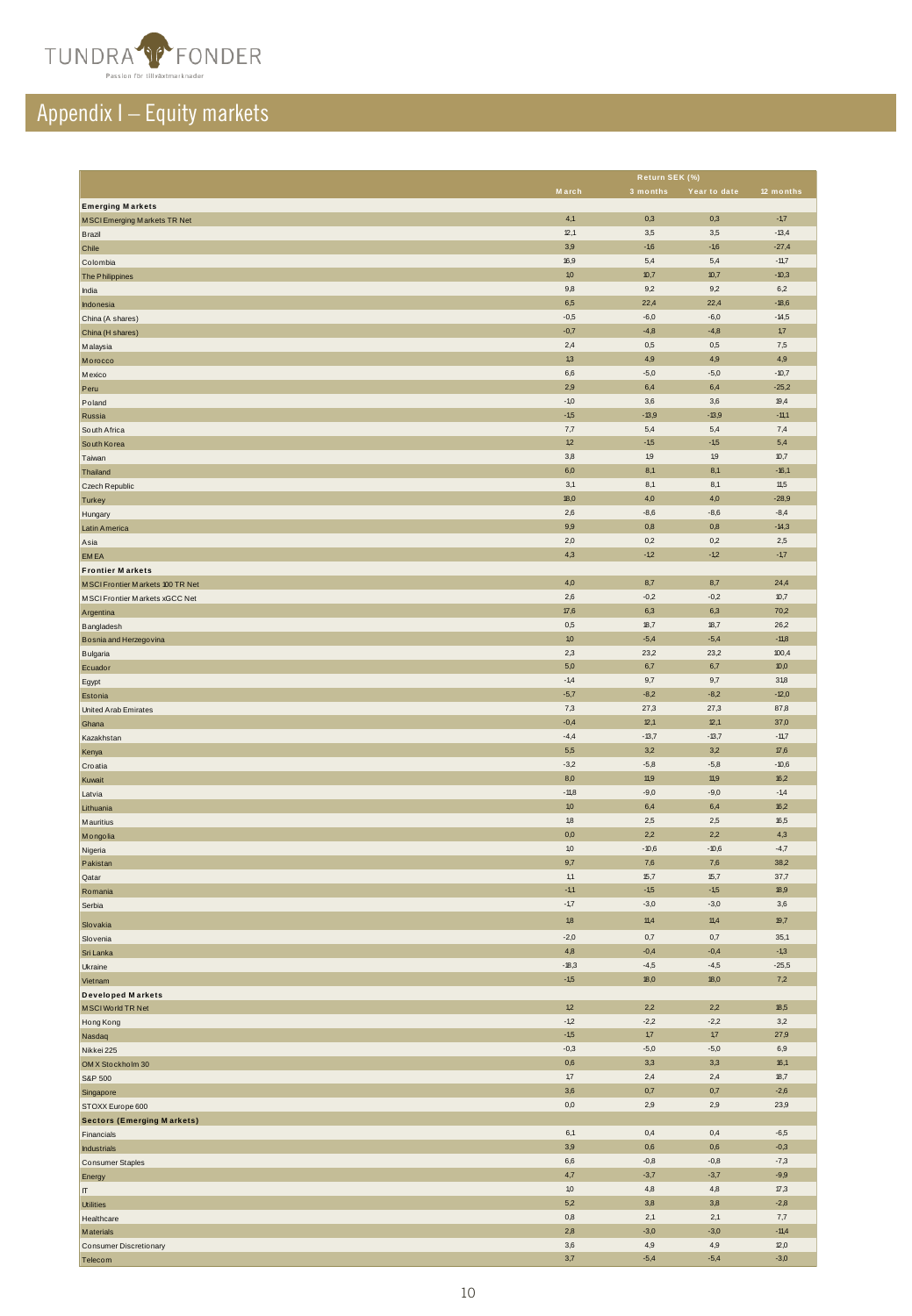

## Appendix II – Commodity markets

| $\mathsf{c}$ muix II $\pm$ Guimmuury mark $\mathsf{c}$ is |         |                   |                                 |         |  |
|-----------------------------------------------------------|---------|-------------------|---------------------------------|---------|--|
|                                                           |         |                   |                                 |         |  |
|                                                           |         |                   |                                 |         |  |
|                                                           |         | Return in USD (%) |                                 |         |  |
|                                                           | March   |                   | 3 months Year to date 12 months |         |  |
| Soft commodities                                          |         |                   |                                 |         |  |
| Coffe                                                     | $-1,1$  | 55,1              | 55,1                            | 29,7    |  |
| Cocoa                                                     | 0,7     | 9,0               | 9,0                             | 36,2    |  |
| Corn                                                      | 8,3     | 16,3              | 16,3                            | $-9,6$  |  |
| Palm oil                                                  | $-3,3$  | 5,5               | 5,5                             | 8,9     |  |
| Rice                                                      | 1,5     | 1,0               | 1,0                             | 1,6     |  |
| Soya                                                      | 3,5     | 13,3              | 13,3                            | 16,3    |  |
| Wheat                                                     | 15.8    | 14.8              | 14,8                            | $-4,4$  |  |
|                                                           |         |                   |                                 |         |  |
| <b>Energy</b>                                             |         |                   |                                 |         |  |
| Cool (cooking coal, China)                                | $-0,7$  | $-2,0$            | $-2,0$                          | $-20,3$ |  |
| Cool (steam coal, Australia)                              | $-4,1$  | $-13,7$           | $-13,7$                         | $-16,9$ |  |
| Cool (steam coal, China)                                  | $-2,6$  | $-12,0$           | $-12,0$                         | $-11,4$ |  |
| Natural Gas (Henry Hub)                                   | $-5,2$  | $-1,3$            | $-1,3$                          | 8,6     |  |
| Oil (Arabian Light)                                       | $-1,2$  | $-5,5$            | $-5,5$                          | $-2,5$  |  |
| Oil (Brent)                                               | $-1,2$  | $-3,1$            | $-3,1$                          | $-2,1$  |  |
| Oil (WTI)                                                 | $-1,0$  | 2,3               | 2,3                             | 4,5     |  |
|                                                           |         |                   |                                 |         |  |
| Fertilizers                                               |         |                   |                                 |         |  |
| Ammonia                                                   | 26.1    | 28,9              | 28,9                            | $-7,2$  |  |
| Phosphorus                                                | 16.4    | 16,4              | 16,4                            | $-22,4$ |  |
| Potash                                                    | 0.0     | 0,5               | 0,5                             | $-19,3$ |  |
| Sulfur                                                    | 0,0     | 46,7              | 46,7                            | $-26,7$ |  |
| Urea                                                      | $-12,3$ | $-11,6$           | $-11,6$                         | $-23,4$ |  |
|                                                           |         |                   |                                 |         |  |
| <b>Metals</b>                                             |         |                   |                                 |         |  |
| Aluminum                                                  | 1,8     | $-2,0$            | $-2,0$                          | $-6,3$  |  |
| Gold                                                      | $-3,0$  | 6,8               | 6,8                             | $-19,3$ |  |
| Copper                                                    | $-5,2$  | $-9,9$            | $-9,9$                          | $-11,9$ |  |
| Nickel                                                    | 8,0     | 12,6              | 12,6                            | $-4,6$  |  |
| Palladium                                                 | 4,6     | 9,3               | 9,3                             | 0,6     |  |
| Platinum                                                  | $-2,0$  | 3,9               | 3,9                             | $-9,9$  |  |
| Silver                                                    | $-6,8$  | 0,7               | 0,7                             | $-30,2$ |  |
| Steel                                                     | $-1,2$  | $-4,6$            | $-4,6$                          | $-11,0$ |  |
| Zinc                                                      | $-4,3$  | $-4,9$            | $-4,9$                          | 4,5     |  |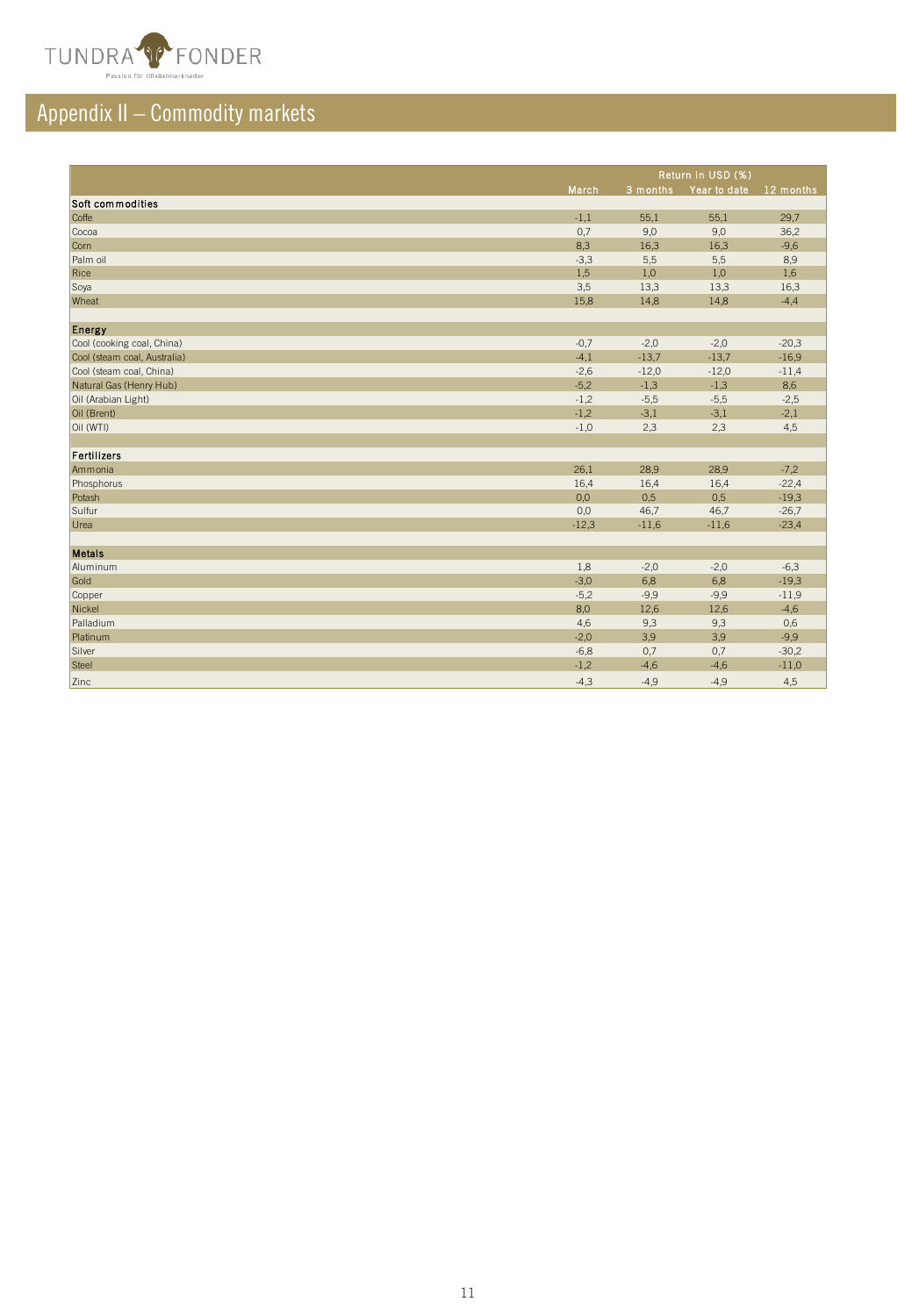

## Appendix III – Currencies

| vendix III – Currencies       |         |                          |                                             |         |              |         |                                 |         |  |
|-------------------------------|---------|--------------------------|---------------------------------------------|---------|--------------|---------|---------------------------------|---------|--|
|                               |         |                          |                                             |         |              |         |                                 |         |  |
|                               |         |                          |                                             |         |              |         |                                 |         |  |
|                               |         | SEK per 1 local currency |                                             |         | Change (%)   |         |                                 |         |  |
|                               |         |                          | 2014-03-31 2013-12-30 2013-12-30 2013-03-28 |         | <b>March</b> |         | 3 months Year to date 12 months |         |  |
| Argentina (Peso)              | 0,8104  | 0,9882                   | 0,9882                                      | 12726   | $-0,6$       | $-18,0$ | $-18,0$                         | $-36,3$ |  |
| Bangladesh (Taka)             | 0,0836  | 0,0830                   | 0,0830                                      | 0,0835  | 1,2          | 0,7     | 0,7                             | 0,1     |  |
| Bosnia Hercegovina (Mark)     | 4,5683  | 4,5514                   | 4,5514                                      | 4,2709  | 0,8          | 0,4     | 0,4                             | 7,0     |  |
| Brazil (Real)                 | 2,8547  | 2,7304                   | 2,7304                                      | 3,2237  | 4.2          | 4,6     | 4,6                             | $-11,4$ |  |
| Bulgaria (Lev)                | 4,5670  | 4,5462                   | 4,5462                                      | 4,2715  | 0,8          | 0,5     | 0,5                             | 6,9     |  |
| Chile (Peso) X100             | 0,0118  | 0,0123                   | 0,0123                                      | 0,0138  | 2,7          | $-3,7$  | $-3,7$                          | $-14,6$ |  |
| Colombia (Peso) x100          | 0,0033  | 0,0033                   | 0,0033                                      | 0,0036  | 4,9          | $-1,6$  | $-1,6$                          | $-7,8$  |  |
| Egypt (Pound)                 | 0,9305  | 0,9286                   | 0,9286                                      | 0,9579  | 0.9          | 0,2     | 0.2                             | $-2,9$  |  |
| Euro                          | 8,9202  | 8,8575                   | 8,8575                                      | 8,3400  | 0,8          | 0,7     | 0,7                             | 7,0     |  |
| Philippines (Peso)            | 0,1447  | 0,1451                   | 0,1451                                      | 0,1597  | 0,6          | $-0.3$  | $-0,3$                          | $-9,4$  |  |
| United Arab Emirates (Dirham) | 1,7658  | 1,7542                   | 1,7542                                      | 1,7745  | 1,0          | 0,7     | 0,7                             | $-0,5$  |  |
| Hong Kong (Dollar)            | 0,8361  | 0,8308                   | 0,8308                                      | 0,8396  | 1,1          | 0,6     | 0,6                             | $-0,4$  |  |
| India (Rupee)                 | 0,1083  | 0,1041                   | 0,1041                                      | 0,1201  | 4.2          | 4,1     | 4,1                             | $-9,8$  |  |
| Indonesia (Rupia) X100        | 0,0006  | 0,0005                   | 0,0005                                      | 0,0007  | 3.2          | 8.2     | 8.2                             | $-14,7$ |  |
| Japan (Yen) X100              | 0,0629  | 0,0613                   | 0,0613                                      | 0,0693  | $-0,2$       | 2,6     | 2,6                             | $-9.2$  |  |
| Kazakstan (Tenge)             | 0,0356  | 0,0419                   | 0,0419                                      | 0,0432  | 2,3          | $-15,0$ | $-15,0$                         | $-17,5$ |  |
| Kenya (Shilling)              | 0,0752  | 0,0746                   | 0,0746                                      | 0,0762  | 1,0          | 0,7     | 0,7                             | $-1,4$  |  |
| China (Renminbi)              | 1,0432  | 1,0628                   | 1,0628                                      | 1,0488  | $-0.1$       | $-1,8$  | $-1,8$                          | $-0,5$  |  |
| Croatia (Kuna)                | 1,1685  | 1,1662                   | 1,1662                                      | 1,0992  | 0,9          | 0,2     | 0,2                             | 6,3     |  |
| Kuwait (Dinar)                | 23,0165 | 22,8253                  | 22,8253                                     | 22,8136 | 1,0          | 0,8     | 0,8                             | 0,9     |  |
| Latvia (Lati)                 | 12,7094 | 12,6604                  | 12,6604                                     | 11,9105 | 0,8          | 0,4     | 0,4                             | 6,7     |  |
| Malaysia (Ringgit)            | 1,9867  | 1,9557                   | 1,9557                                      | 2,1048  | 1,4          | 1,6     | 16                              | $-5,6$  |  |
| Morocco (Dirham)              | 0,7941  | 0,7901                   | 0,7901                                      | 0,7527  | 0,9          | 0,5     | 0,5                             | 5,5     |  |
| Mexico (Peso)                 | 0,4968  | 0,4929                   | 0,4929                                      | 0,5276  | 2,5          | 0,8     | 0,8                             | $-5,8$  |  |
| Mongolia (Togrog)             | 0,0036  | 0,0039                   | 0,0039                                      | 0,0046  | $-0,4$       | $-6,1$  | $-6,1$                          | $-21,0$ |  |
| Nigeria (Naira)               | 0,0393  | 0,0402                   | 0,0402                                      | 0,0411  | 1,2          | $-2,1$  | $-2,1$                          | $-4,3$  |  |
| Pakistan (Rupee)              | 0.0661  | 0.0610                   | 0.0610                                      | 0.0662  | 8.0          | 8.3     | 8.3                             | $-0.2$  |  |
| Peru (new Sol)                | 2,3093  | 2,3019                   | 2,3019                                      | 2,5164  | 0,7          | 0,3     | 0,3                             | $-8,2$  |  |
| Polan (Zloty)                 | 2,1444  | 2,1435                   | 2,1435                                      | 2,0007  | 0,6          | 0,0     | 0,0                             | 7,2     |  |
| Qatar (Rial)                  | 1,7811  | 1,7696                   | 1,7696                                      | 1,7899  | 1,0          | 0,7     | 0,7                             | $-0,5$  |  |
| Romania (Lei)                 | 2,0021  | 1,9830                   | 1,9830                                      | 1,8920  | 1,8          | 1,0     | 10                              | 5,8     |  |
| Russia (Rubel)                | 0,1844  | 0,1962                   | 0,1962                                      | 0,2096  | 3,0          | $-6,0$  | $-6,0$                          | $-12,0$ |  |
| Serbia (Dinar)                | 0,0774  | 0,0774                   | 0,0774                                      | 0,0747  | 1,2          | $-0,1$  | $-0,1$                          | 3,6     |  |
| Singapore (Dollar)            | 5,1543  | 5,0840                   | 5,0840                                      | 5,2555  | 1,8          | 1,4     | 1,4                             | $-1,9$  |  |
|                               |         |                          |                                             |         |              |         |                                 |         |  |
| Sri Lanka (Rupe)              | 0,0496  | 0,0492                   | 0,0492                                      | 0,0514  | 1,1          | 0,8     | 0,8                             | $-3,5$  |  |
| Sydafrika (rand)              | 0,6165  | 0,6176                   | 0,6176                                      | 0,7065  | 3,3          | $-0.2$  | $-0,2$                          | $-12,7$ |  |
| South Korea (Won)             | 0,0061  | 0,0061                   | 0,0061                                      | 0,0059  | 1,3          | $-0,2$  | $-0,2$                          | 4,0     |  |
| Taiwan (Dollar)               | 0,2127  | 0,2150                   | 0,2150                                      | 0,2179  | 0,5          | $-1,1$  | $-1,1$                          | $-2,4$  |  |
| Thailand (Bhat)               | 0,2000  | 0,1963                   | 0,1963                                      | 0,2223  | 1,4          | 1,9     | 19                              | $-10.0$ |  |
| Czech (Koruny)                | 0,3254  | 0,3244                   | 0,3244                                      | 0,3241  | 0.4          | 0,3     | 0,3                             | 0,4     |  |
| Turkey (Lira)                 | 3,0363  | 3,0377                   | 3,0377                                      | 3,5986  | 4,3          | 0,0     | 0,0                             | $-15,6$ |  |
| Ukraine (Hryvnia)             | 0,5702  | 0,7819                   | 0,7819                                      | 0,7998  | $-11,6$      | $-27,1$ | $-27,1$                         | $-28,7$ |  |
| Hungary (Forint)              | 0,0291  | 0,0300                   | 0,0300                                      | 0,0275  | 1,7          | $-3,1$  | $-3,1$                          | 5,8     |  |
| <b>USD</b>                    | 6,4856  | 6,4429                   | 6,4429                                      | 6,5174  | 1,0          | 0,7     | 0,7                             | $-0,5$  |  |
| Vietnam (Dong) X1000          | 0,0003  | 0,0003                   | 0,0003                                      | 0,0003  | 1,0          | 0,7     | 0,7                             | $-1,2$  |  |